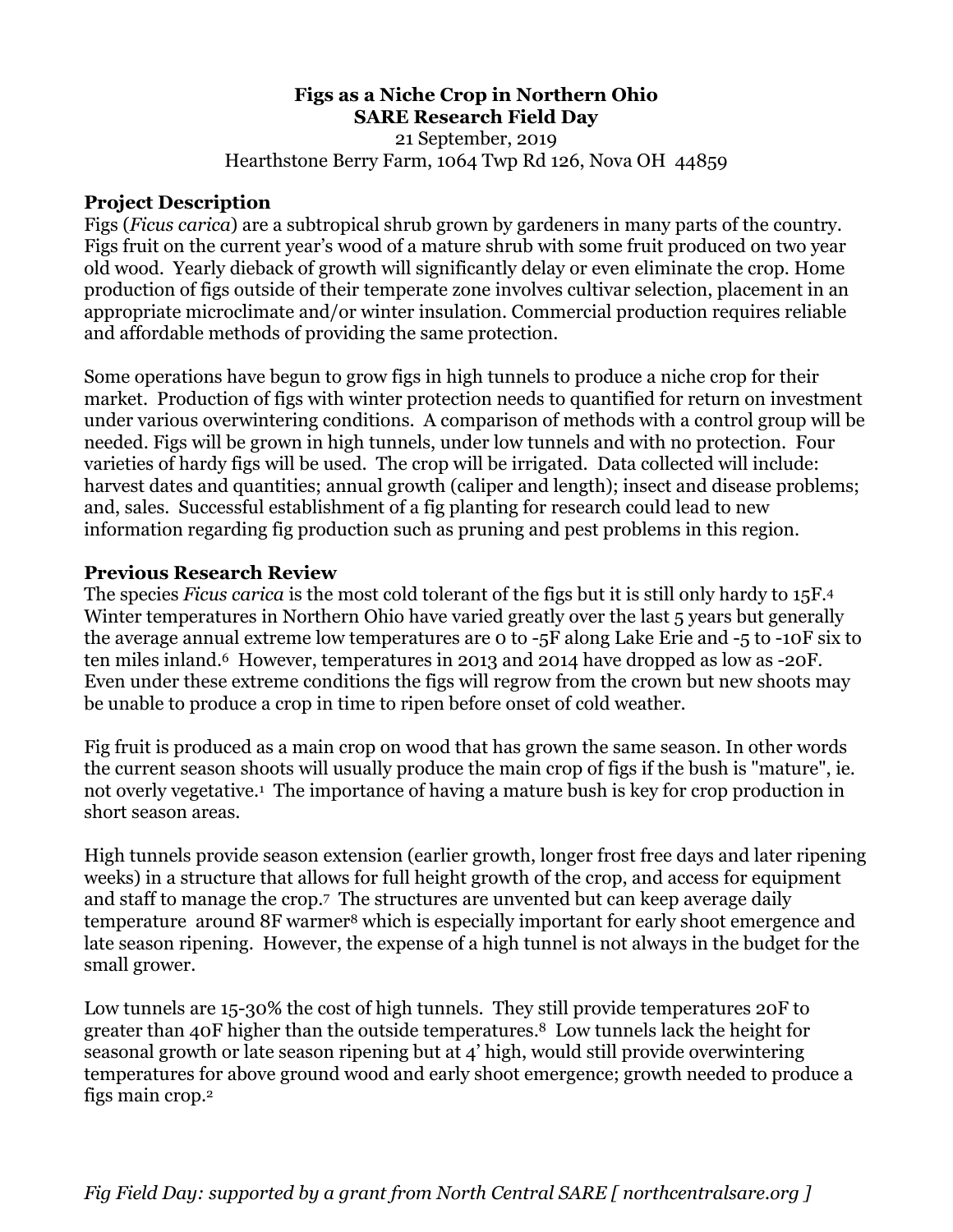Early spring warming<sup>10</sup> with subsequent frosts have also created a dynamic leading to early shoot growth followed by cold damage. Season extension with figs could take advantage of the earlier season without the damage from a later frost or freeze.

Several figs are marketed as hardy ('Brown Turkey', 'Chicago Hardy', 'Olympian')9 but that marketing is based on the dieback and reemergence of the crop, container production, or labor-intensive insulation. Overwintering structures should allow for production of less hardy varieties as well; this might apply to both low and high tunnels.

A grower in the St. Louis, Missouri area is currently growing several varieties of figs (Byers, personal communication) for a specialty market. Similarly, an organic grower in Northern Ohio has grown figs successfully for several years in the greenhouse for their farm market (Malinich, personal communication). Yet, a search for information regarding growing figs in the North leads to information about home production and associated methods.

## **References:**

<sup>1</sup> Figs, https://aggie-horticulture.tamu.edu/archives/parsons/fruit/figs.html

<sup>2</sup> Fig Culture in Northern Climates, Cornell University Fact Sheet, B-1-5

<sup>3</sup> How to Grow Figs in Wisconsin, http://journaltimes.com/lifestyles/relationships-andspecial-occasions/the-root-of-it-all-how-to-successfully-grow-figs/ article\_1eaae018-43d5-11e2-8b5d-0019bb2963f4.html

<sup>4</sup> Fig Production Guide ANR-1145, Himelrick, 1999.

5 USDA Plant Hardiness Zone Map

6 Temperature Moderating Effects of Low Tunnels Over Winter In Cool Climates, Sideman, Brown, Martin, *et. al.*, 2010

<sup>7</sup> Introduction to High Tunnels, eXtension Publication, Pool, Stone, 2014

<sup>8</sup> Extending the Garden Season With High Tunnels, Penn State Extension, 2017

9 Various catalogs, Stark, Raintree Nursery, One Green World, *et. al.* 

<sup>10</sup> Record-Breaking Early flowering in the Eastern United States, PLOS|ONE, Ellwood, Temple, *et al.* 2013

# **Interim Report**

# *Year 1, 2018*

Plants ordered after grant was awarded and received May and June.

Figs were grown on in a nursery to provide more size—to bring them all up to a 1 gallon transplant size.

The supplier of 'Brown Turkey' had a crop failure and this variety was removed from the trial. High tunnel was constructed around the research block in August; low tunnels were constructed over the research block after frost and full dormancy of the figs.

Low tunnel figs were reduced in size; rodent bait stations were installed under the low tunnels and in the high tunnels an control block.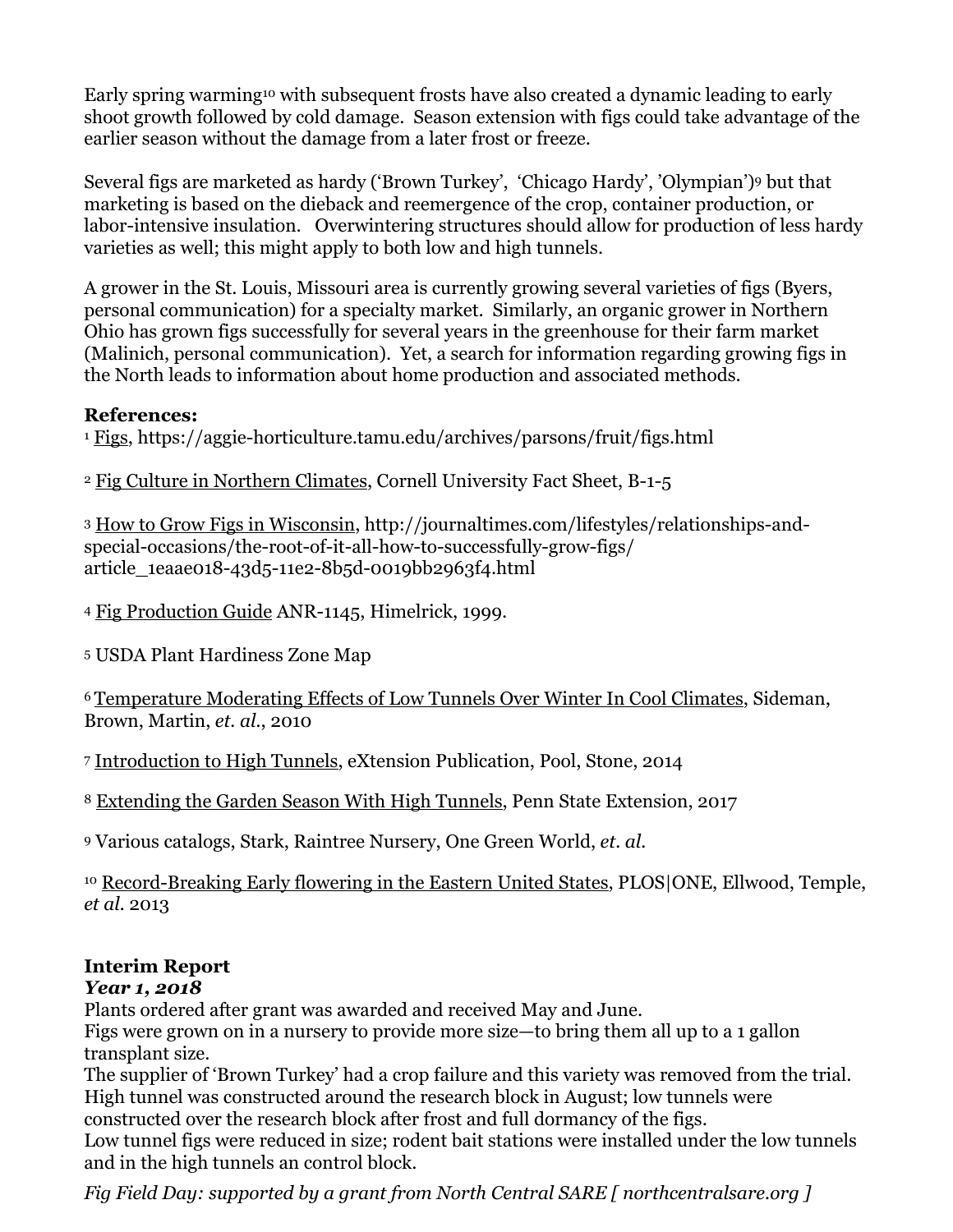Elderberries were chosen as a model for fertilization; fruiting on new growth, lush foliage, fast growth:  $10 \frac{\text{H}}{\text{N}}$ /A/yr or 4 oz per fig per year.

# *Observations year 1*

Year one figs stalled after transplanting (normal) and were unable to reach a mature size by frost.

There was no deer damage in the control or low tunnel blocks

Rabbit damage to high tunnel plants was significant

The high tunnel ends were torn off during a late winter storm (reportedly winds reaching 70mph in the area).

# *Observations year 2*

All figs were frozen to the ground.

Only one fig in the control block 'Chicago' emerged, but very late spring (June)

All trial varieties in the low tunnel block eventually regrew from the roots, emerging late May through June.

All varieties (guard and trial plants) regrew from the roots, emerging late April, 'Marseilles', through May, 'Chicago'.

Only 'Celeste' and 'Negrone' (not hardy) are without fruit.

Hardy types, 'Chicago' & 'Olympian', are bearing fruit earlier (lower) while less the less hardy 'Marseilles' is still bearing fruit, but higher on the plant.

A single irrigation line was unable to provide enough water to the maturing figs—a double line is marginally better.

Cercospora leaf spot (*Cercospora fici*) is the only significant disease problem.

Two spotted spider mite has been a problem on some plants.

# **Discussion**

The focus of this research is on whether the fig can be feasibly adopted as a high tunnel crop in Northern Ohio. At the close of the second year of growth, a canopy reaching 6-8' with a high potential for overwintering could provide a commercially harvestable crop. However, if the plants must regrow from the base each year and reach only the 4-5' mark, that type of crop is questionable.

The near-total loss of the control block was expected and supports even the low tunnel as a viable alternative for overwintering hardy figs in Northern Ohio. Earlier emergence and survival of even more subtropical fig varieties in the high tunnel supports the possibility of high tunnels (by definition, unheated) for growing a fig crop. But, the financial inputs needed to do so are still questionable.

Extra protection, such as the methods used by hobbyists, to better overwinter mature fig wood could be used in tandem with the tunnels. This not it the experimental design of this project. Since the control block was lost and will no longer be used for data, the one surviving plant will be insulated this winter. After the conclusion of this project in 2021 extra insulation will be added to the experimental blocks.

Figs would make a good niche crop for small growers in Northern Ohio. They could demand a premium price. But, can they be produced profitably, taking into account the overwintering methods needed to produce that premium, niche crop?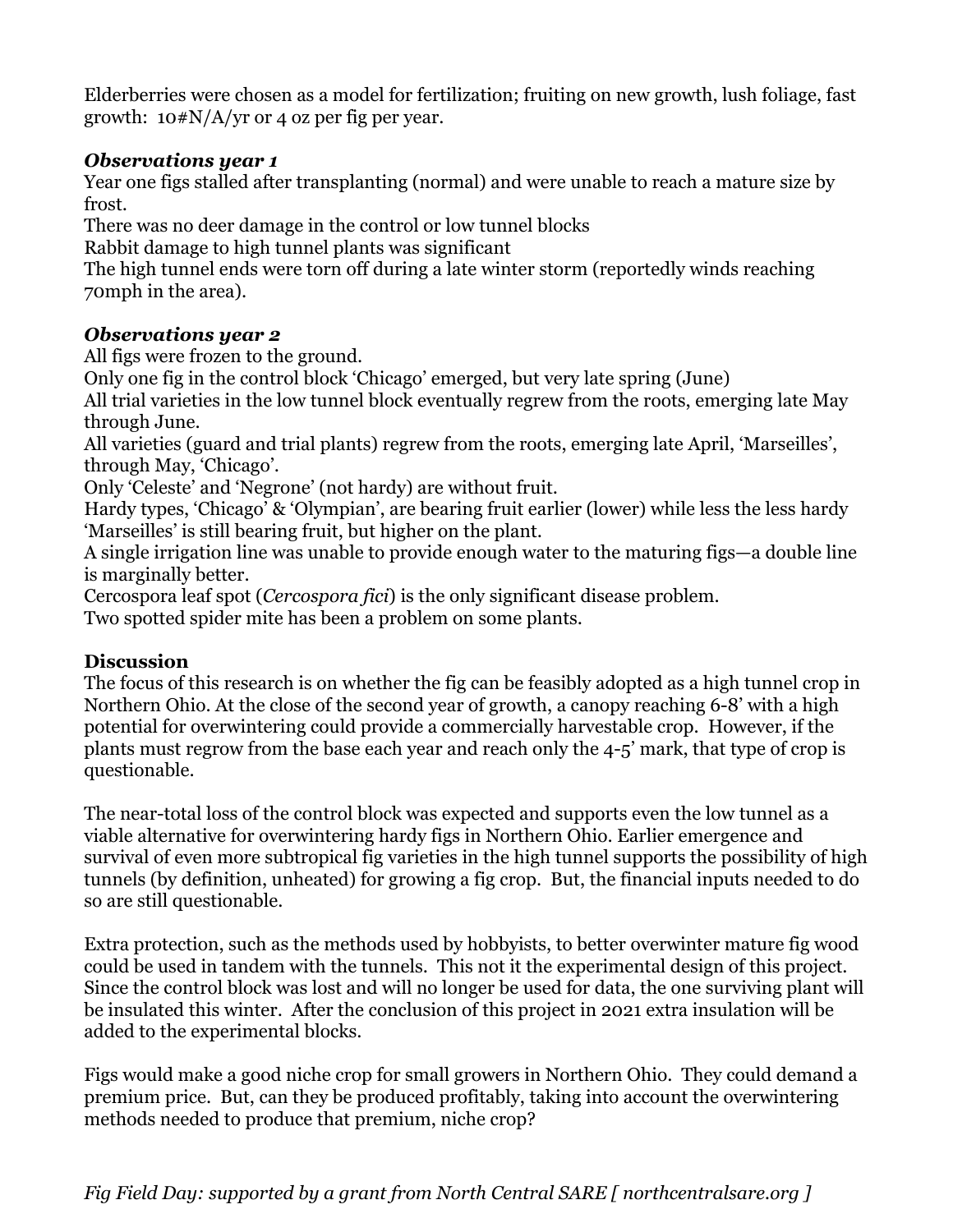## **Growing Figs at Home**

#### <https://extension.umd.edu/hgic/topics/figs>

Fig trees (Ficus carica) make nice additions to Maryland landscapes. They can be pruned to a shrub or tree form, grown in containers or in-ground, are virtually pest-free, and can produce abundant crops when the proper cultivars are selected and carefully managed. Gardeners in warmer areas (Eastern Shore, Southern Maryland, and Baltimore City) tend to have the least difficulty over-wintering plants and harvesting figs before the first frost.

Celeste, Brown Turkey, Hardy Chicago, Brunswick, Marseilles, and Osborne are some of the most winter hardy cultivars which perform well in Maryland. All are seedless, producing their fruits parthenocarpically (without pollination or fertilization).

Purchase plants from a reputable nursery or propagate from spring divisions or summer cuttings from mature plants. Root suckers from established trees can also be pulled and planted in the spring. Pliable branches can also be pegged to the ground and tip rooted or layered. Once rooted, sever the new plant from the mother plant and transplant into a container or into the ground.

#### **Site Selection and Planting**

Select a sunny, protected location for planting in the ground. Next to a south-facing wall is ideal. Figs need full sun and do very well on a wide range of soils. Soil pH should be in the 6.0 to 6.5 range. Figs are usually planted in the spring after danger of frost but can be planted in the early fall. Space plants 6-8 feet apart. Cut back the top of your new plant to force lateral growth.

Figs benefit from the incorporation of compost or well-rotted manure prior to planting. Confining or pruning the root system can invigorate the plant and hasten the harvest. Do not cultivate the soil under your plant because much of the extensive root system is directly beneath the soil surface.

Fruits form in the leaf axils of the current year's wood. The fruits form from the shoot base towards the tip. Fig plants usually begin to bear in the second or third year after planting.

#### **Overwintering Ground-grown Plants**

Unprotected fig plants are often winter killed back to the crown in Maryland. Sustained temperatures below 10° to 15°F kill above-ground wood. New shoots will spring readily from the roots. In some cases, a plant killed back in the winter will still produce a modest crop the following summer. In most cases, however, the plant will require 2 to 3 good growing seasons to return to normal production. Here are suggestions for winter protection:

>Figs grown to a bush or shrub habit are easier to protect than those in a tree form; >Pliable branches can be pinned to the ground and covered with burlap, old blankets or tarps; >Some growers encircle their fig plant with chicken wire and fill in with insulating leaves, and straw. The top of the plant can be covered with a plastic tarp to shed rain, sleet, and snow; and >In the spring, remove the winter protection after all danger of frost.

Each spring, prune out ground suckers and remove all dead or weak wood. Mature plants usually have 3 to 8 main stems. Your skin may become irritated from contact with the milky, latex plant sap.

#### **Container Fig Culture**

You can achieve satisfactory production in small spaces by growing fig plants in half whiskey barrels or other large, suitable containers of about 30-gallon size. Casters on the containers greatly increase convenience, because your figs should be moved into a protected area, such as a garage, for the winter. The root restriction resulting from this type of culture may improve yields and reduce the days to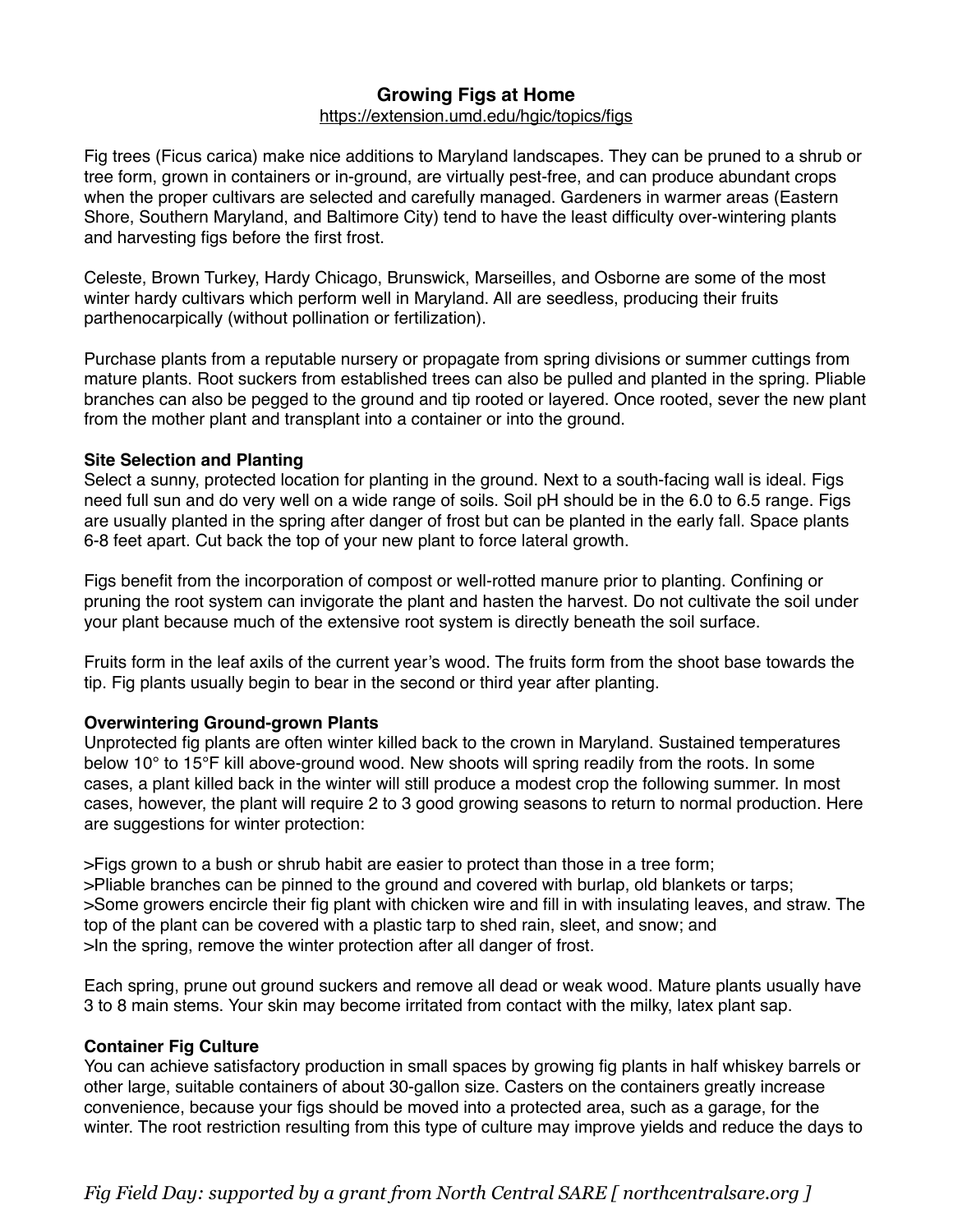harvest. Most cultivars will perform well in containers, and anecdotal reports suggest that the cultivar 'Petite Negri' may be particularly well-suited.

## **Potting into a container**

>Your growing mix should be loamy and well-drained with lots of compost or well-rotted manure; >You can lighten heavy soils by incorporating a soil-less growing mixture containing peat moss, perlite, and vermiculite;

>Keep fig containers in full sun and water regularly; and

>When fruits begin to form apply 2 to 3 gallons of water each day.

## **After fig leaves drop in the fall**

>Shape your plant by removing suckers and heading back long branches; and >Move to a protected area, such as a garage.

#### **Harvesting**

Figs are adored by many animals, not just people. Without netting to throw over your bush, you may find that squirrels and birds will dine first on your crop. Figs ripen from mid-September through frost. They do not ripen off the plant and so should not be picked until fully-colored and slightly soft.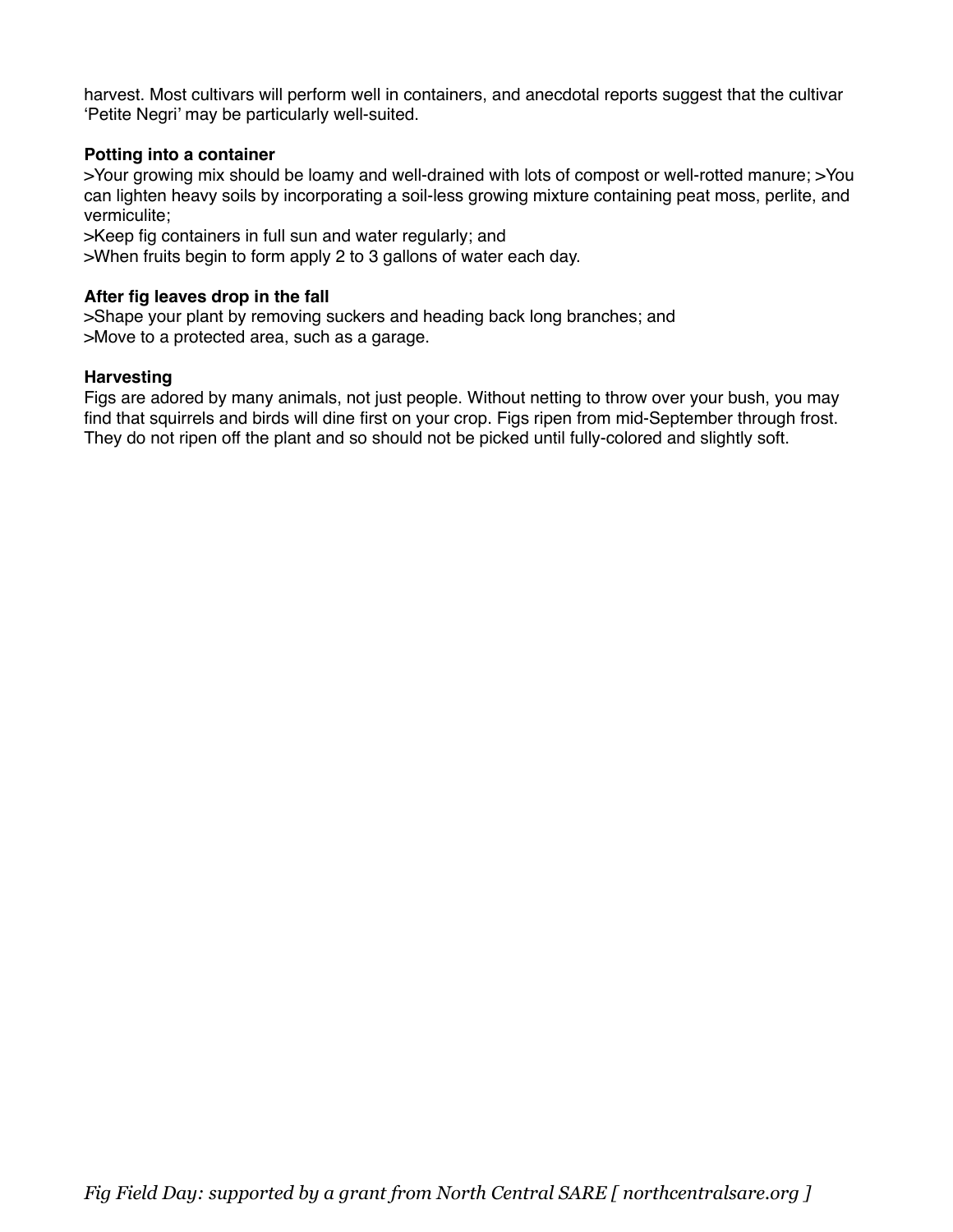## Edited from [hort.purdue.edu](http://hort.purdue.edu)

## [\[https://hort.purdue.edu/newcrop/morton/fig.html\]](https://hort.purdue.edu/newcrop/morton/fig.html%5D)

While the ancient history of the fig centers around the Mediterranean region, and it is most commonly cultivated in mild-temperate climates, it nevertheless has its place in tropical and subtropical horticulture. Botanically identified as Ficus carica L. (family Moraceae), it is unique in a genus embracing perhaps over 1,000 species, mostly giant "rubber trees", and mostly tropical.

## **Description**

The fig is a tree of small dimensions, 10 to 30 ft (3-9 m) high, with numerous spreading branches and a trunk rarely more than 7 in (17.5 cm) in diameter. It contains copious milky latex. The root system is typically shallow and spreading, sometimes covering 50 ft (15 m) of ground, but in permeable soil some of the roots may descend to 20 ft (6 m). What is commonly accepted as a "fruit" is technically a synconium, that is, a fleshy, hollow receptacle with a small opening at the apex partly closed by small scales. Tiny flowers are massed on the inside wall. In the case of the common fig discussed here, the flowers are all female and need no pollination. There are other types, the ''Caprifig'' which has male and female flowers requiring visits by a tiny wasp, Blastophaga grossorum; the "Smyrna" fig, needing crosspollination by Caprifigs in order to develop normally. Seeds may be large, medium, small or minute and range in number from 30 to 1,600 per fruit.

#### Origin and Distribution

The fig is believed to be indigenous to Western Asia and to have been distributed by man throughout the Mediterranean area. It has been cultivated for thousands of years, remnants of figs having been found in excavations of Neolithic sites traced to at least 5,000 B.C. As time went on, the fig-growing territory stretched from Afghanistan to southern Germany and the Canary Islands. Pliny was aware of 29 types. Figs were introduced into England some time between 1525 and 1548. It is not clear when the common fig entered China but by 1550 it was reliably reported to be in Chinese gardens. European types were taken to China, Japan, India, South Africa and Australia.

The first figs in the New World were planted in Mexico in 1560. Figs were introduced into California when the San Diego Mission was established in 1769. Later, many special varieties were received from Europe and the eastern United States where the fig reached Virginia in 1669. The Smyrna fig was brought to California in 1881-82 but it was not until 1900 that the wasp was introduced to serve as the pollinating agent and make commercial fig culture possible. From Virginia, fig culture spread to the Carolinas, Georgia, Florida, Alabama, Mississippi, Louisiana and Texas. The tree was planted in Bermuda in early times and was common around Bahamian plantations in Colonial days. It became a familiar dooryard plant in the West Indies, and at medium and low altitudes in Central America and northern South America. There are fair-sized plantations on mountainsides of Honduras and at low elevations on the Pacific side of Costa Rica. From Florida to northern South America and in India only the common fig is grown. Chile and Argentina grow the types suited to cooler zones.

In Venezuela, the fig is one of the fruits in greatest demand by fruit processors. Because of the inadequate supply, a program was launched in 1960 to encourage commercial plantings. In 1976, fresh figs were regarded as highly desirable luxuries and were selling for \$6.35 to \$7.25 per lb (\$14-\$16/kg) in Colombia. The Instituto Colombiano Agropecuario had realized some years earlier that fig growing should be encouraged and had established an experimental plantation in 1973. The results were so favorable that they circulated an advisory bulletin to farmers in 1977, including improved methods of cultivation, costs of production and potential revenue.

#### **Varieties**

There are many cultivated varieties in each class of figs. In fact, over 700 varietal names are in use but many are synonyms. Here we need only present those that are suited to warm areas and do not require *Fig Field Day: supported by a grant from North Central SARE [ northcentralsare.org ]*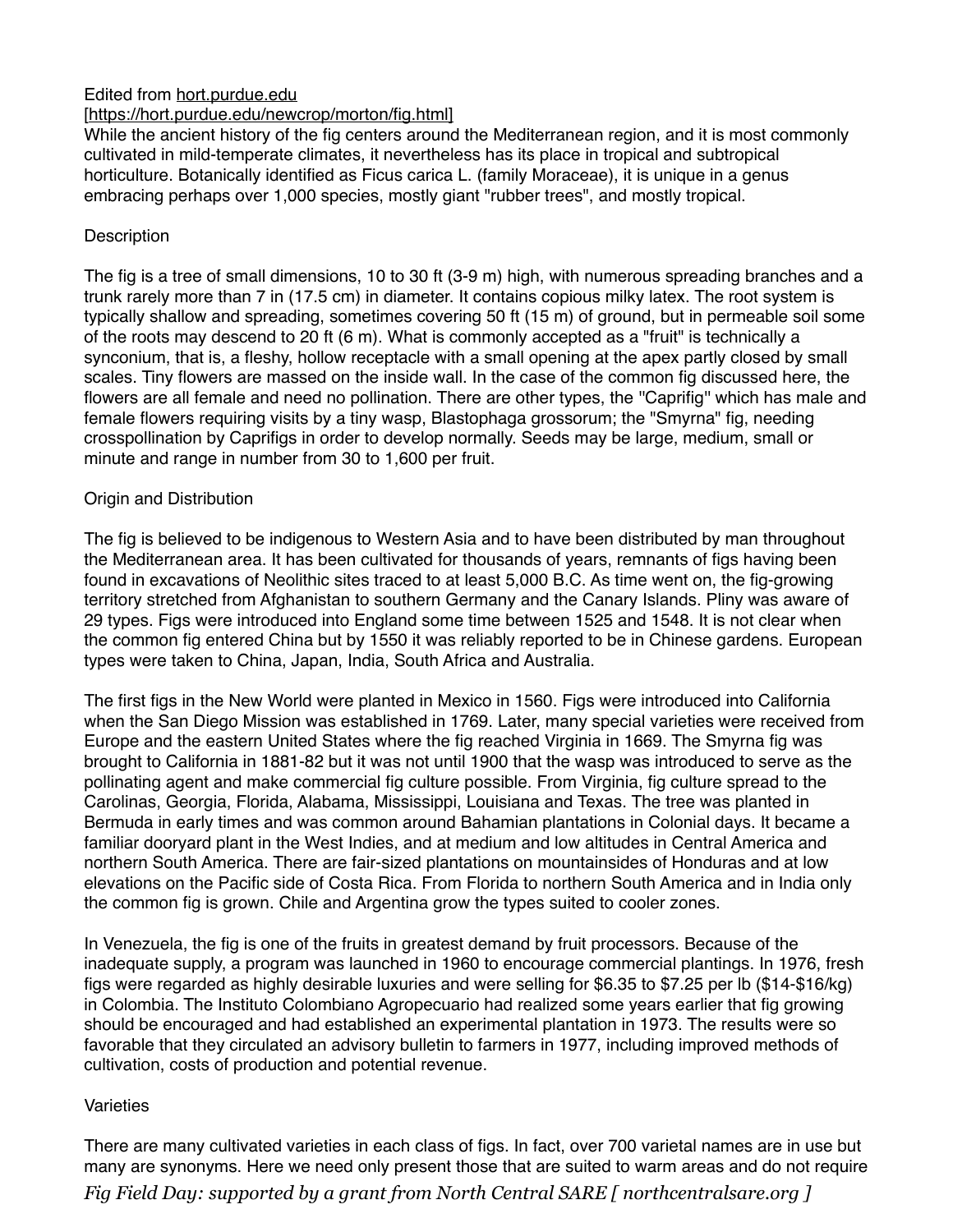pollination. Most popular among these are 'Celeste' and 'Brown Turkey', followed by 'Brunswick' and 'Marseilles', described as follows:

'Celeste'—pear-shaped, ribbed, sometimes with a short neck and slender stalk to 3/4 in (2 cm) long; the eye (opening at apex) is closed; the fruit is small to medium; the skin purplish-brown or bronze tinged with purple and covered with bloom; the pulp whitish or pinkish amber, of rich flavor and good quality; almost seedless. Main crop is heavy but of short duration. There is rarely an early, "breba", crop.

'Brown Turkey'—broad-pyriform, usually without neck; medium to large; copper-colored; pulp is whitish shading to pink or light red; of good to very good quality; with few seeds. The tree is prolific. The main crop, beginning in mid-July, is large; the early, breba, crop is small. This cultivar is well adapted to warm climates. It is grown on all the islands of Hawaii.

'Brunswick' ('Magnolia')—leaves narrow-lobed; fruits of main crop are oblique-turbinate, mostly without neck; fruit stalk thick, often swollen; fruit of medium size; bronze or purple-brown; pulp whitish near skin, shading to pink or amber; hollow in center; of fair to good quality; nearly seedless. Ripens over a long season. Breba crop poor; large, bronze-skinned; flesh light-red; coarse.

'Marseilles' ('White Marseilles', or 'Lemon')—fruits of main crop round to oblate without neck; on slender stalks to 1/4 in (6 mm) long; of medium size. Those of breba crop, turbinate with short, thick neck and short stalk; yellow-green with small green flecks; pulp white, sweet; seeds large, conspicuous. Of fair quality.

'Adriatic' ('White Adriatic', or 'Grosse Verte')—turbinate with short, thick neck and short stalk; above medium size; green to yellowish-green with red pulp; of distinctive flavor and very good quality. In early, minor, breba crop the fruits are oblique-pyriform, large, green, often tinged with purplish-red with darkred pulp and strong flavor.

'Genoa' ('White Genoa')—pyriform or turbinate, very faintly ribbed; neck thick and short, or absent; above medium in size; skin downy, greenish-yellow; pulp greenish-white near skin, mostly amber tinged with red; hollow; of fair quality. Fruits of breba crop oblique-obovate with thick neck and short stalk; yellowish-green externally; pulp light-red; of fair to good quality.

'Purple Genca' ('Black Genoa'; 'Black Spanish') oblong, broad at apex, narrow at base; large; very darkpurple with thick blue bloom; pulp yellowish becoming reddish to red at the center; juicy, with sweet, rich flavor.

'Black Ischia' ('Blue Ischia')—an Italian variety; main crop is elongated pear shaped with many noticeable rlbs; short neck and short to medium stalk; large, 2 1/2 in (6.35 cm) long and 1 1/2 in (3.8 cm) wide; dark purple-black except at the apex where it is lighter and greenish; there are many golden flecks; skin is wholly coated with thin, dark-blue bloom; eye open, with red-violet scales; pulp is violetred, of good quality. In the breba crop, there are few rlbs and mostly indistinct; the fruit is small, about 1 1/2 in (3.8 cm) long and of the same width at the apex; the pulp is red to greenish-amber; of poor flavor. The tree is particularly ornamental and the leaves are glossy, only shallowly 3 lobed. A heavy bearer.

#### Climate

In southern India, 'Marseilles' flourishes on hills above 5,000 ft (1,525 m). In tropical areas generally, figs thrive between 2,600 and 5,900 ft (800-1,800 m). The tree can tolerate 10° to 20° of frost in favorable sites. It should have a dry climate with light early spring rains if it is intended for the production of fresh fruit. Rains during fruit development and ripening are detrimental to the crop, causing the fruits to split. The semi arid tropical and subtropical regions of the world are ideal for figgrowing if means of irrigation are available. But very hot, dry spells will cause fruit-drop even if the trees are irrigated.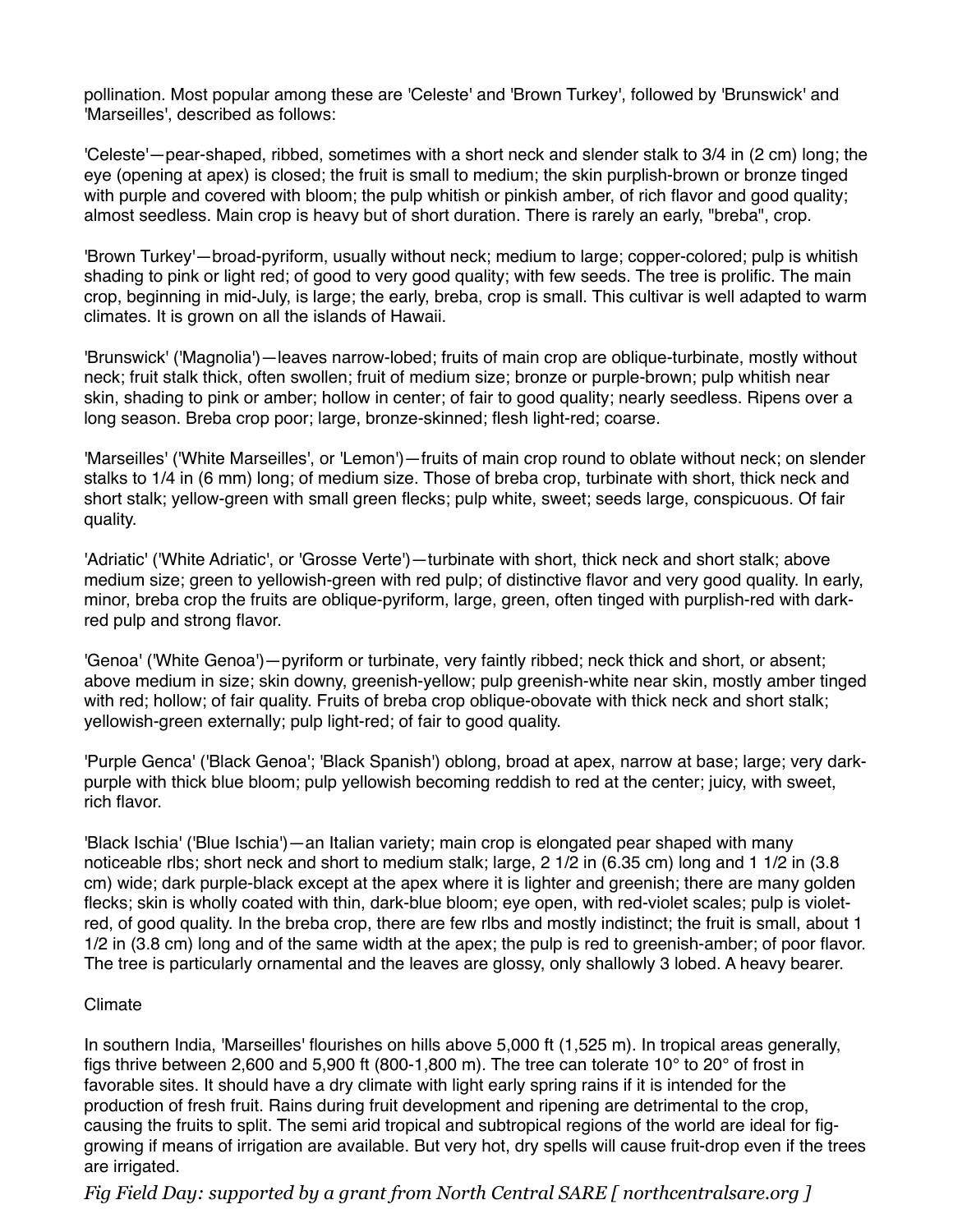#### Soil

The fig can be grown on a wide range of soils; light sand, rich loam, heavy clay or limestone, providing there is sufficient depth and food drainage. Sandy soil that is medium-dry and contains a good deal of lime is preferred when the crop is intended for drying. Highly acid soils are unsuitable. The pH should be between 6.0 and 6.5. The tree is fairly tolerant of moderate salinity.

## Propagation

Fig trees have been raised from seed, even seed extracted from commercial dried fruits. Ground- or air-layering can be done satisfactorily, and rapid mass multiplication by tissue culture has been achieved in Greece, but the tree is commonly propagated by cuttings of mature wood 2 to 3 years of age, 1/2 to 3/4 in (1.25-2 cm) thick and 8 to 12 in (20-30 cm) long. Planting must be done within 24 hours but, first, the upper, slanting end of the cutting should be treated with a sealant to protect it from disease, and the lower, flat, end with a root-promoting hormone. Trees of unsatisfactory varieties can be topworked by shield- or patch-budding, or cleft- or bark-grafting.

#### **Culture**

Cuttings are raised in nursery beds and are set out in the field after 12 or 15 months. They may be spaced from 6 to 25 ft (1.8-7.5 m) apart depending on the cultivar and the fertility of the soil. A spacing of 13 x 13 ft (4x4 m) allows 260 trees/acre (625 trees/ha). In Colombia, growers are advised to set the trees at 10 x 10 ft (3x3 m) on level land, 10 x 13 ft (3x4 m) on slopes. Fruiting will commence in less than a year from planting out. Young plants will benefit from shading with palm fronds or other material until they are well established. A fertilizer formula of 10-30-10 or 10-20-20 NPK is recommended 2 oz (about 60 g) each for young plants and 1/5 lb (100 g) each for adults, plus minor elements at the rate of 1 oz (30 g) per tree every 6 months.

Fig trees are cut back severely in fall or winter, depending on whether the crop is desired the following summer or fall. Branches are often notched to induce lateral branching and increase the yield. If there are heavy rains, drainage ditches should be dug to prevent water-logging. Fig trees remain productive up to 12 or 15 years of age and thereafter the crop declines though the trees may live to a very advanced age.

#### Season

Fig trees usually bear 2 crops a year, the early season ("breba") fruits being inferior and frequently too acid, and only those of the second, or main, crop of actual value.

In Colombia and Venezuela, some fruits are borne throughout the year but there are 2 principal crops, one in May and June and the other in December and January.

Large-scale fig producers in California spray ethephon to speed up ripening and then wind-machines are drawn past the trees or helicopter overflights are made to hasten fruit drop, thus shortening the harvest period by as much as 10 days in order to avoid impending rain and insect attack. Proper timing of the growth regulator is crucial to fruit quality.

#### Harvesting and Yield

The fruits may be picked from the tree or gathered normally or by mechanical sweepers after they fall to the ground. 'Brunswick' is so tender it must be picked when slightly unripe in order to be firm enough for processing. Workers must wear gloves and protective clothing because of the latex. Harvested fruits are spread out in the shade for a day so that the latex will dry a little. Then they are transported to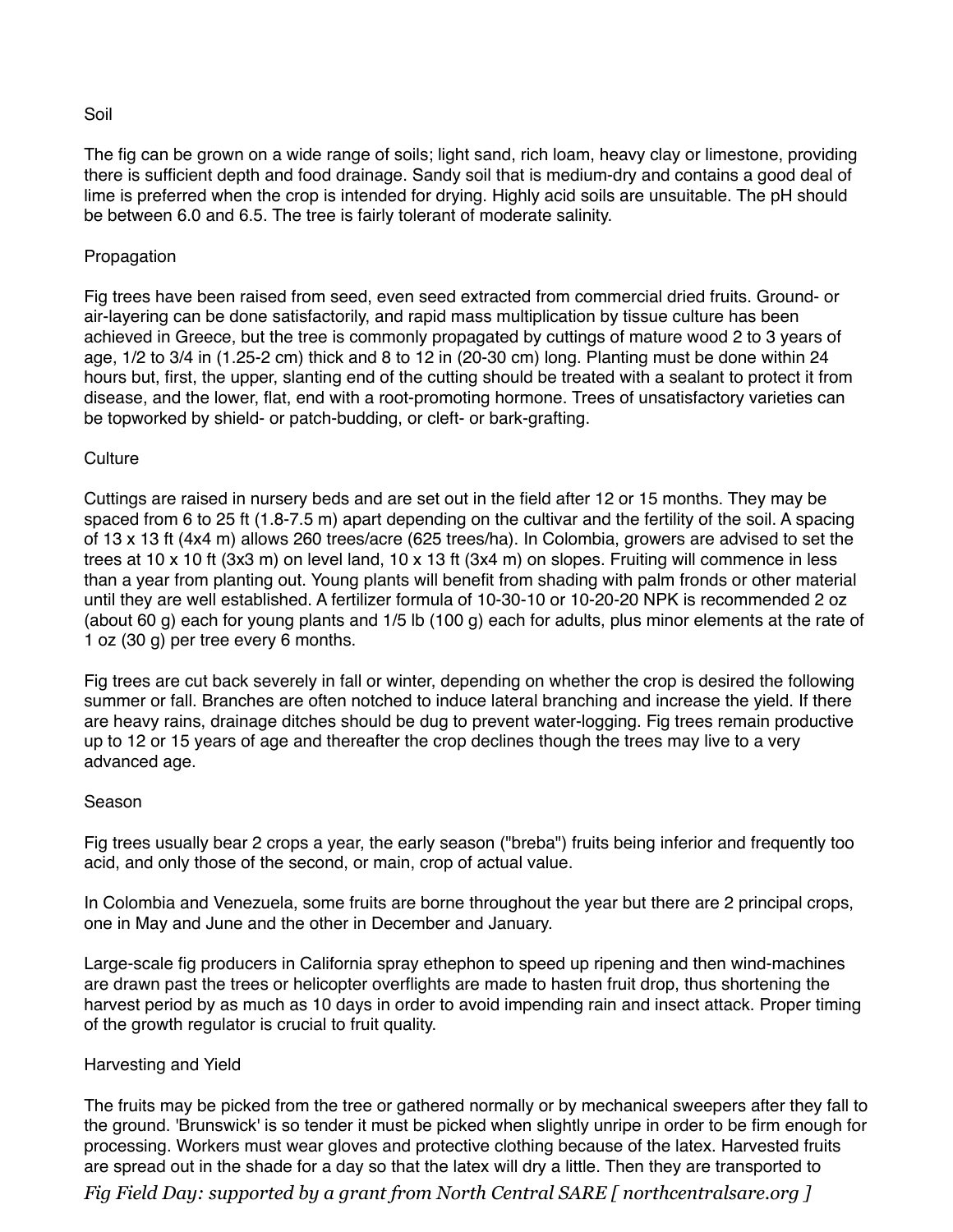processing plants in wooden boxes holding 22 to 33 lbs (10-15 kg). In India, a fig tree bears 180 to 360 fruits per year. Venezuelan growers expect 132 to 176 lbs (6-8 kg) per tree.

#### Keeping Quality

Fresh figs are very perishable. At 40° to 43°F (4.44°-6.11°C) and 75% relative humidity, figs remain in good condition for 8 days but have a shelf life of only 1 to 2 days when removed from storage. At 50°F (10°C) and relative humidity of 85%, figs can be kept no longer than 21 days. They remain in good condition for 30 days when stored at 32° to 35° F (0°-1.67° C). If frozen whole, they can be maintained for several months.

#### Pests and Diseases

Fig trees are prone to attack by nematodes (especially Meloidogyne spp.) and, in the tropics, have been traditionally planted close to a wall or building so that the roots can go underneath and escape damage. A heavy mulch will serve equally well. Today, control is possible with proper application of nematicides.

In India, a stem-borer, Batocera rufomaculata, feeds on the branches and may kill the tree. Lepidopterous pests in Venezuela include the fig borer, Azochis gripusalis, the larvae of which feed on the new growth, tunnel down through the trees to the roots and kill the tree. Another, called cachudo de la higuera, has prominently horned larvae up to 3 1/8 in (8 cm) long that can destroy a fig tree in a few days. There are also coleopterous insects of the genera Epitrix and Colaspis that perforate and severely damage the leaves and shoots. Scale insects include Asterolecanium sp. which attacks the bark of trees weakened by excessive humidity or prolonged drought, and the lesser enemy, Saissetia haemispherica.

A common and widespread problem is leaf rust caused by Cerotelium fici; bringing about premature leaf fall and reducing yields. It is most prevalent in rainy seasons. Leaf spot results from infection by Cylindrocladium scoparium or Cercospora fici. Fig mosaic is caused by a virus and is incurable. Affected trees must be destroyed.

The dried fruit beetle, or sour bug, Carpophilus spp., enters the fruit through the eye and leads to souring and smut caused by Aspergillus niger. This fungus may attack ripening fruits.

#### Food Uses

Some people peel the skin back from the stem end to expose the flesh for eating out of-hand. The more fastidious eater holds the fruit by the stem end, cuts the fruit into quarters from the apex, spreads the sections apart and lifts the flesh from the skin with a knife blade, discarding the stem and skin. Commercially, figs are peeled by immersion for 1 minute in boiling lye water or a boiling solution of sodium bicarbonate. In warm, humid climates, figs are generally eaten fresh and raw without peeling, and they are often served with cream and sugar. Peeled or unpeeled, the fruits may be merely stewed or cooked in various ways, as in pies, puddings, cakes, bread or other bakery products, or added to ice cream mix. Home owners preserve the whole fruits in sugar sirup or prepare them as jam, marmalade, or paste. Fig paste (with added wheat and corn flour, whey, sirup, oils and other ingredients) forms the filling for the well known bakery product, "Fig Newton". The fruits are sometimes candied whole commercially. In Europe; western Asia, northern Africa and California, commercial canning and drying of figs are industries of great importance.

Some drying is done in Poona, India, and there is currently interest in solar-drying in Guatemala. Usually, the fruits are allowed to fully ripen and partially dehydrate on the tree, then are exposed to sulphur fumes for about a half hour, placed out in the sun and turned daily to achieve uniform drying,